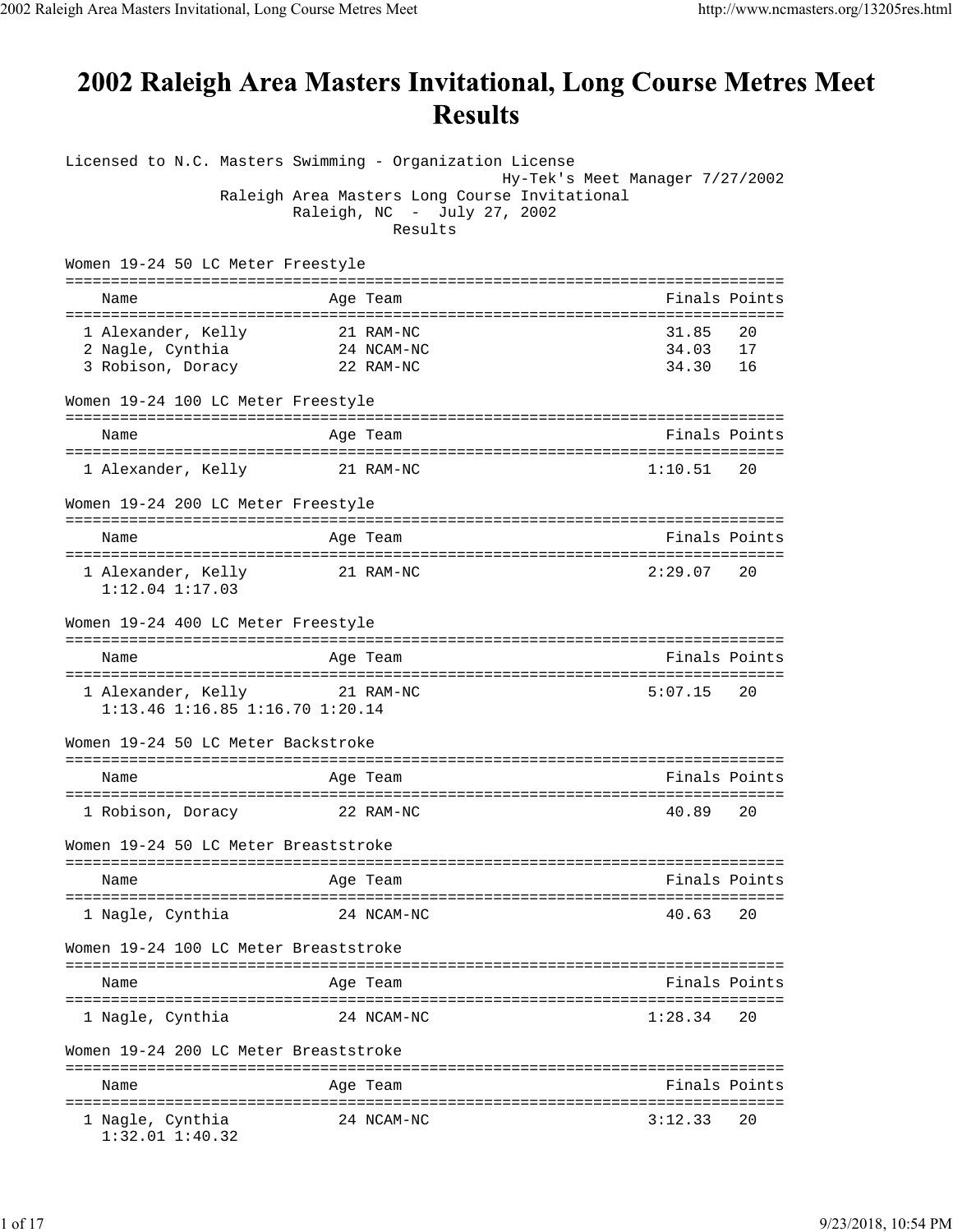| Women 19-24 50 LC Meter Butterfly                  |                                                                                                                                                       |                          |               |
|----------------------------------------------------|-------------------------------------------------------------------------------------------------------------------------------------------------------|--------------------------|---------------|
| Name                                               | Age Team                                                                                                                                              | ======================== | Finals Points |
| 1 Robison, Doracy<br>2 Nagle, Cynthia              | 22 RAM-NC<br>24 NCAM-NC                                                                                                                               | 35.76<br>38.38           | 20<br>17      |
| Women 19-24 100 LC Meter Butterfly                 |                                                                                                                                                       |                          |               |
| Name                                               | Age Team                                                                                                                                              |                          | Finals Points |
| 1 Alexander, Kelly                                 | 21 RAM-NC                                                                                                                                             | 1:14.48                  | 20            |
| Women 19-24 200 LC Meter IM                        |                                                                                                                                                       |                          |               |
| Name                                               | Age Team                                                                                                                                              | Finals Points            |               |
| 1 Robison, Doracy<br>$1:24.72$ $1:41.93$           | 22 RAM-NC                                                                                                                                             | 3:06.65                  | 20            |
| Women 25-29 50 LC Meter Freestyle                  |                                                                                                                                                       |                          |               |
| Name                                               | Age Team                                                                                                                                              | Finals Points            |               |
| 1 Tone, Stacey                                     | 29 CSM-NC                                                                                                                                             | 32.87                    | 20            |
| Women 25-29 100 LC Meter Freestyle                 |                                                                                                                                                       |                          |               |
| Name                                               | Age Team                                                                                                                                              |                          | Finals Points |
| 1 Stringer, Jennifer                               | 26 RAM-NC                                                                                                                                             | 1:03.19                  | 20            |
| Women 25-29 200 LC Meter Freestyle                 |                                                                                                                                                       |                          |               |
| Name                                               | Age Team                                                                                                                                              | Finals Points            |               |
| 1 Stringer, Jennifer<br>$1:08.58$ $1:12.11$        | 26 RAM-NC                                                                                                                                             | 2:20.69                  | 20            |
| Women 25-29 400 LC Meter Freestyle                 |                                                                                                                                                       |                          |               |
| =================================<br>Name          | ===============<br>Age Team                                                                                                                           | Finals Points            |               |
| 1 Hall, Christy<br>1:12.40 1:16.02 1:17.14 1:16.59 | 25 RAM-NC                                                                                                                                             | 5:02.15                  | 20            |
| Women 25-29 1500 LC Meter Freestyle                |                                                                                                                                                       |                          |               |
| Name                                               | Age Team                                                                                                                                              |                          | Finals Points |
| 1 Hall, Christy                                    | 25 RAM-NC<br>1:14.58 1:19.08 1:19.37 1:19.13 1:19.61 1:19.48 1:19.89 1:20.62<br>$1:20.29$ $1:20.91$ $1:20.25$ $1:21.41$ $1:20.92$ $1:20.09$ $1:18.59$ | 19:54.22                 | 20            |
| Women 25-29 50 LC Meter Breaststroke               |                                                                                                                                                       |                          |               |
| Name                                               | Age Team                                                                                                                                              |                          | Finals Points |
| 1 Tone, Stacey                                     | 29 CSM-NC                                                                                                                                             | 41.88                    | 20            |
| Women 25-29 100 LC Meter Breaststroke              |                                                                                                                                                       |                          |               |
| Name                                               | Age Team                                                                                                                                              |                          | Finals Points |
| 1 Tone, Stacey                                     | 29 CSM-NC                                                                                                                                             | 1:37.13                  | 20            |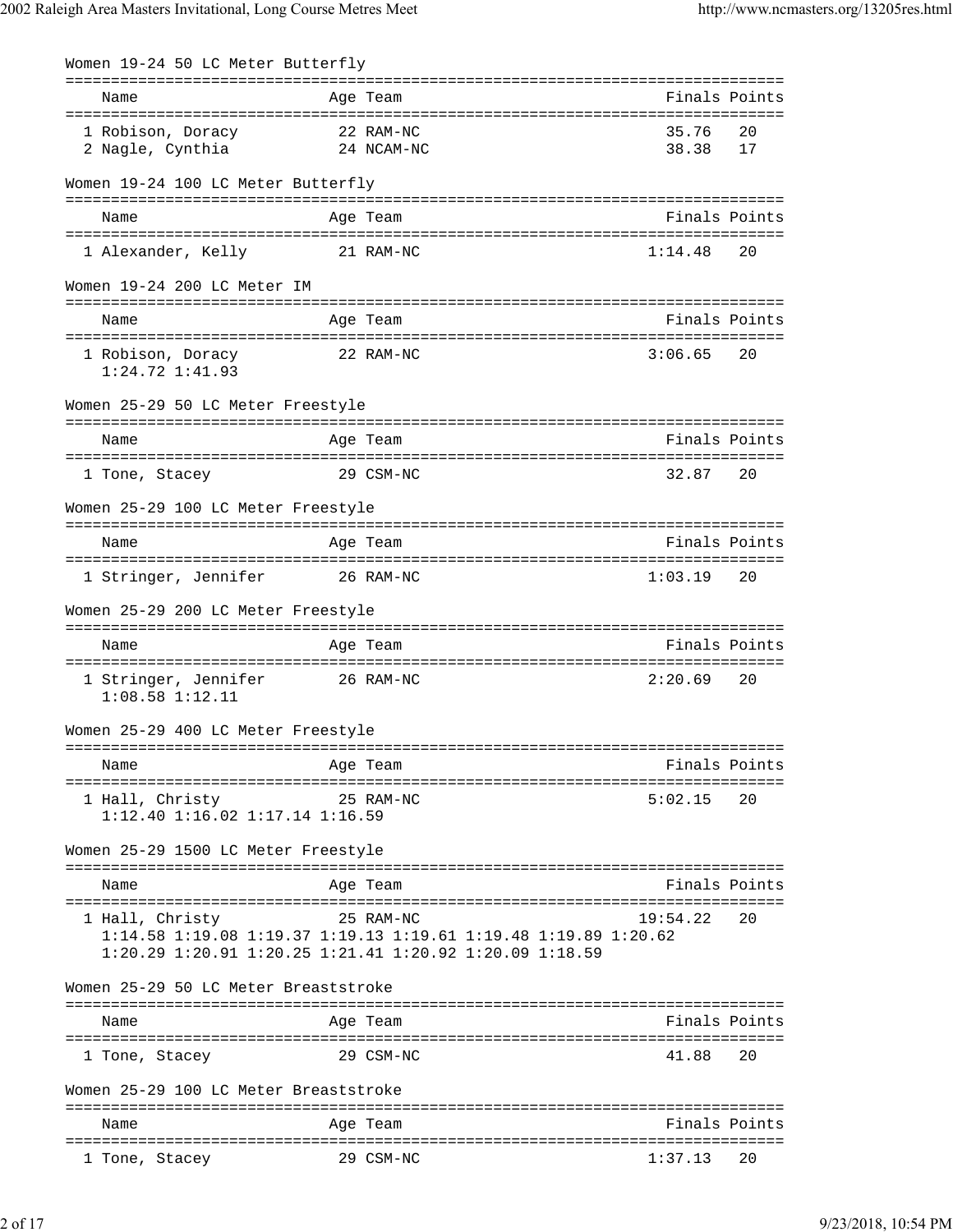| Women 30-34 100 LC Meter Freestyle                             |                                                                                                                                                                                                  |                             |               |
|----------------------------------------------------------------|--------------------------------------------------------------------------------------------------------------------------------------------------------------------------------------------------|-----------------------------|---------------|
| Name                                                           | Age Team                                                                                                                                                                                         | Finals Points               |               |
| 1 Riley, Jennifer<br>2 DeMilia, Mary                           | 30 RAM-NC<br>31 RAM-NC                                                                                                                                                                           | 1:08.54<br>1:09.66          | 20<br>17      |
| Women 30-34 400 LC Meter Freestyle                             |                                                                                                                                                                                                  |                             |               |
| Name                                                           | Age Team                                                                                                                                                                                         |                             | Finals Points |
| 1 Riley, Jennifer<br>1:14.43 1:21.77 1:23.14 1:21.17           | 30 RAM-NC                                                                                                                                                                                        | 5:20.51                     | 20            |
| 2 Duval, Michelle 33 RAM-NC<br>1:24.60 1:31.33 1:33.19 1:33.10 |                                                                                                                                                                                                  | 6:02.22                     | 17            |
| Women 30-34 1500 LC Meter Freestyle                            |                                                                                                                                                                                                  |                             |               |
| Name                                                           | Age Team                                                                                                                                                                                         |                             | Finals Points |
| 1 Duval, Michelle                                              | 33 RAM-NC<br>1:27.88 1:34.03 1:35.34 1:35.68 1:36.16 1:35.54 1:35.06 1:34.92                                                                                                                     | 23:40.38                    | 20            |
| 2 Hofelt, Betsy                                                | 1:35.52 1:36.20 1:35.77 1:35.27 1:35.72 1:34.73 1:32.56<br>33 UNAT<br>1:54.79 2:04.08 2:04.02 2:04.36 2:04.41 2:06.14 2:05.59 2:05.93<br>2:04.84 2:07.42 2:07.71 2:07.12 2:09.27 2:09.02 2:07.51 | 31:22.21                    | 17            |
| Women 30-34 50 LC Meter Backstroke                             |                                                                                                                                                                                                  |                             |               |
| Name                                                           | Age Team                                                                                                                                                                                         |                             | Finals Points |
| 1 Inscore, Staci                                               | 30 RAM-NC                                                                                                                                                                                        | 37.94                       | 20            |
| Women 30-34 100 LC Meter Backstroke                            |                                                                                                                                                                                                  |                             |               |
| Name                                                           | Age Team                                                                                                                                                                                         | Finals Points               |               |
| 30 RAM-NC<br>1 Inscore, Staci<br>2 DeMilia, Mary 31 RAM-NC     |                                                                                                                                                                                                  | 1:22.25<br>1:26.13          | 20<br>17      |
| Women 30-34 100 LC Meter Breaststroke                          |                                                                                                                                                                                                  |                             |               |
| Name                                                           | Age Team<br>--------------------------------                                                                                                                                                     |                             | Finals Points |
| 1 DeMilia, Mary                                                | 31 RAM-NC                                                                                                                                                                                        | 1:31.73                     | 20            |
| Women 30-34 100 LC Meter Butterfly                             |                                                                                                                                                                                                  |                             |               |
| Name                                                           | Age Team                                                                                                                                                                                         |                             | Finals Points |
| l DeMilia, Mary                                                | 31 RAM-NC                                                                                                                                                                                        | 1:15.19                     | 20            |
| Women 35-39 50 LC Meter Freestyle                              |                                                                                                                                                                                                  |                             |               |
| Name                                                           | Age Team                                                                                                                                                                                         | =========================== | Finals Points |
| 1 Pender, Danielle                                             | 36 RAM-NC                                                                                                                                                                                        | ------------<br>32.49       | 20            |
| Women 35-39 200 LC Meter Freestyle                             |                                                                                                                                                                                                  |                             |               |
| Name                                                           | Age Team                                                                                                                                                                                         |                             | Finals Points |
| 1 Moore, Wendy<br>1:28.34 1:37.52                              | 36 RAM-NC                                                                                                                                                                                        | 3:05.86                     | 20            |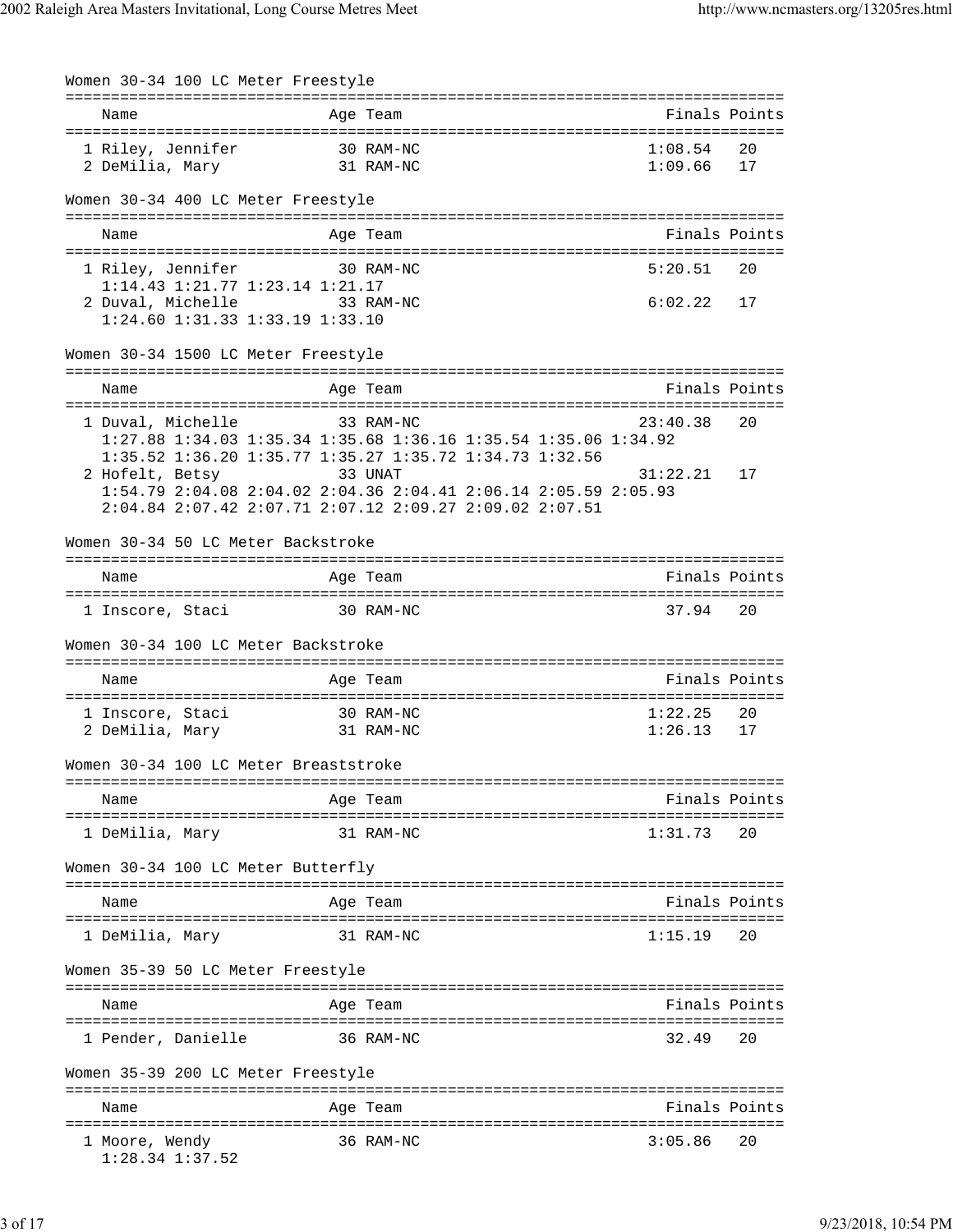| Women 35-39 400 LC Meter Freestyle                |                            |                                                |
|---------------------------------------------------|----------------------------|------------------------------------------------|
| Name                                              | Age Team                   | :============================<br>Finals Points |
| 1 Moore, Wendy<br>1:29.07 1:39.65 1:42.03 1:40.05 | 36 RAM-NC                  | 6:30.80<br>20                                  |
| Women 35-39 50 LC Meter Breaststroke              |                            |                                                |
| Name                                              | Age Team                   | Finals Points                                  |
| 1 Pender, Danielle                                | 36 RAM-NC                  | 40.86<br>20                                    |
| Women 35-39 100 LC Meter Breaststroke             |                            |                                                |
| Name                                              | Age Team                   | Finals Points                                  |
| 1 Pender, Danielle                                | 36 RAM-NC                  | 1:34.88<br>20                                  |
| Women 40-44 50 LC Meter Freestyle                 |                            |                                                |
| Name                                              | Age Team                   | Finals Points                                  |
| 1 Battle, Ruth<br>2 Springer, Margie              | 40 Unattached<br>41 RAM-NC | 29.15<br>20<br>34.65<br>17                     |
| Women 40-44 100 LC Meter Freestyle                |                            |                                                |
| Name                                              | Age Team                   | Finals Points                                  |
| 1 Battle, Ruth<br>2 Springer, Margie              | 40 Unattached<br>41 RAM-NC | 1:05.54<br>20<br>1:16.84<br>17                 |
| Women 40-44 200 LC Meter Freestyle                |                            |                                                |
| Name                                              | Age Team                   | Finals Points                                  |
| 1 Battle, Ruth<br>1:13.88 1:15.50                 | 40 Unattached              | 2:29.38<br>20                                  |
| Women 40-44 50 LC Meter Backstroke                |                            |                                                |
| Name                                              | Age Team                   | Finals Points                                  |
| 1 Stott, Kim                                      | 43 NCMS-NC                 | 42.35<br>20                                    |
| Women 40-44 100 LC Meter Backstroke               |                            |                                                |
| Name                                              | Age Team                   | Finals Points                                  |
| 1 Stott, Kim                                      | 43 NCMS-NC                 | 1:29.98<br>20                                  |
| Women 40-44 200 LC Meter Backstroke               |                            |                                                |
| Name                                              | Age Team                   | Finals Points                                  |
| 1 Stott, Kim<br>$1:32.76$ $1:35.69$               | 43 NCMS-NC                 | 3:08.45<br>20                                  |
| Women 40-44 50 LC Meter Breaststroke              |                            |                                                |
| Name                                              | Age Team                   | Finals Points                                  |
| 1 Springer, Margie                                | 41 RAM-NC                  | 45.94<br>20                                    |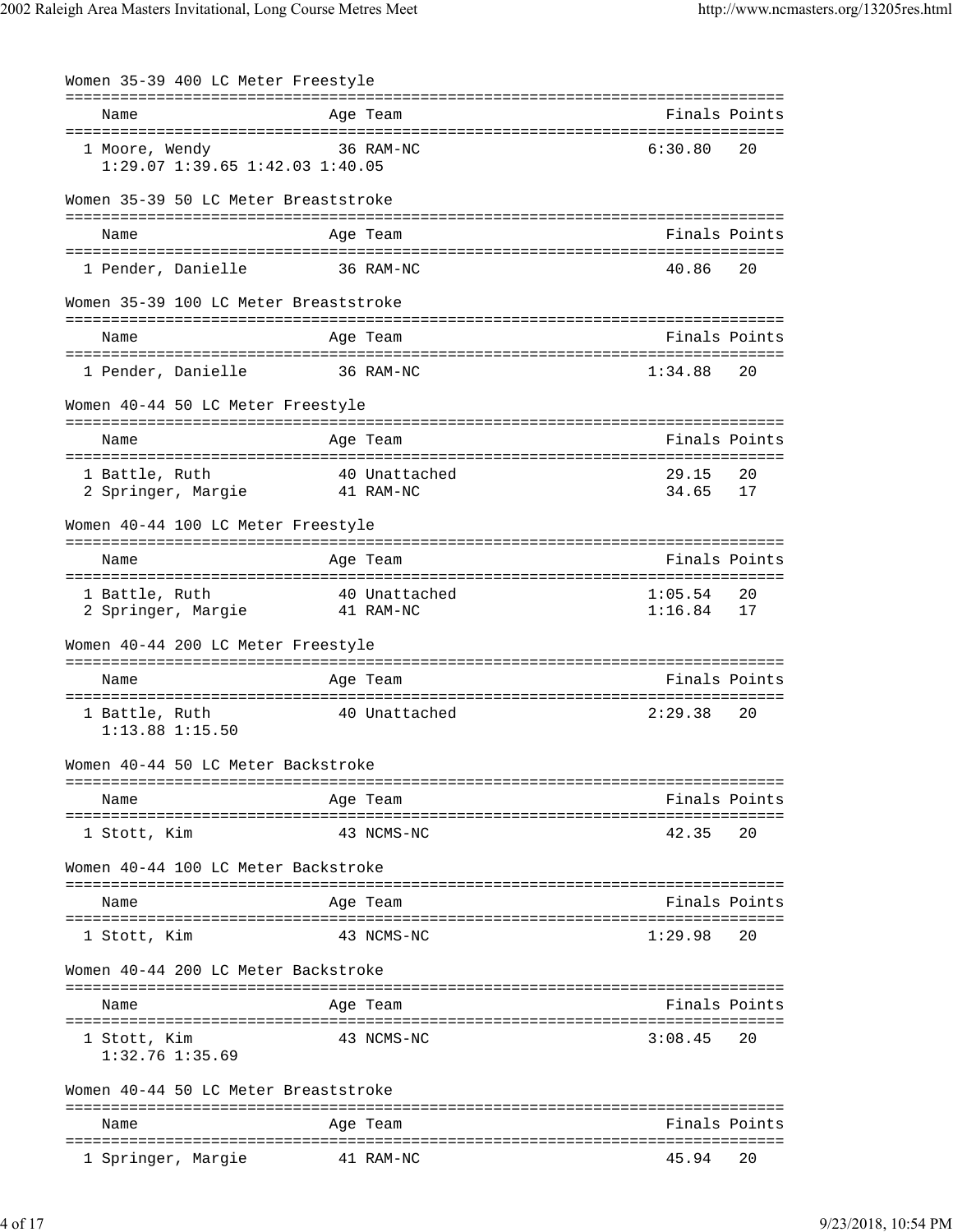| Women 40-44 50 LC Meter Butterfly       |            |                                                                 |               |               |
|-----------------------------------------|------------|-----------------------------------------------------------------|---------------|---------------|
| Name                                    |            | Age Team                                                        | Finals Points |               |
| 1 Battle, Ruth                          |            | 40 Unattached                                                   | 32.40         | 20            |
| Women 45-49 50 LC Meter Freestyle       |            |                                                                 |               |               |
| Name                                    |            | Age Team                                                        | Finals Points |               |
|                                         |            |                                                                 |               |               |
| 1 Amick, Beverly                        |            | 48 AWSM-NC                                                      | 33.18         | 20            |
| Women 45-49 100 LC Meter Freestyle      |            |                                                                 |               |               |
| Name                                    |            | Age Team                                                        | Finals Points |               |
| 1 Amick, Beverly                        | 48 AWSM-NC |                                                                 | 1:11.30       | 20            |
| 2 Grilli, Tracy                         |            | 45 NEM-NE                                                       | 1:15.51       | 17            |
| Women 45-49 400 LC Meter Freestyle      |            |                                                                 |               |               |
| Name                                    |            | Age Team                                                        | Finals Points |               |
| 1 Grilli, Tracy                         |            | 45 NEM-NE                                                       | 5:31.80       | 20            |
| $1:18.29$ $1:24.10$ $1:25.39$ $1:24.02$ |            |                                                                 |               |               |
| Women 45-49 1500 LC Meter Freestyle     |            |                                                                 |               |               |
|                                         |            |                                                                 |               |               |
| Name                                    |            | Aqe Team                                                        | Finals Points |               |
| 1 Grilli, Tracy 5 45 NEM-NE             |            |                                                                 | 21:23.92      | 20            |
|                                         |            | 1:19.79 1:25.00 1:25.41 1:25.51 1:26.45 1:26.54 1:26.55 1:26.43 |               |               |
|                                         |            | 1:25.80 1:27.06 1:26.91 1:26.33 1:27.02 1:26.83 1:22.29         |               |               |
| Women 45-49 50 LC Meter Backstroke      |            |                                                                 |               |               |
| Name                                    |            | Age Team                                                        | Finals Points |               |
| 1 Amick, Beverly                        |            | 48 AWSM-NC                                                      | 40.72         | 20            |
| Women 45-49 100 LC Meter Backstroke     |            |                                                                 |               |               |
| Name                                    |            | Age Team                                                        | Finals Points |               |
|                                         |            |                                                                 |               |               |
| 1 Grilli, Tracy                         |            | 45 NEM-NE                                                       | 1:29.48       | 20            |
| Women 45-49 50 LC Meter Butterfly       |            |                                                                 |               |               |
| Name                                    |            | Age Team                                                        |               | Finals Points |
| 1 Amick, Beverly                        |            | 48 AWSM-NC                                                      | 35.50         | 20            |
| Women 50-54 50 LC Meter Freestyle       |            |                                                                 |               |               |
|                                         |            |                                                                 |               |               |
| Name                                    |            | Age Team                                                        | Finals Points |               |
| 1 Barry, Marcia                         |            | 54 GOLD-FG                                                      | 34.50         | 20            |
| 2 Braswell, Barbara                     |            | 51 RAM-NC                                                       | 36.02         | 17            |
| Women 50-54 100 LC Meter Freestyle      |            |                                                                 |               |               |
| Name                                    |            | Age Team                                                        |               | Finals Points |
|                                         |            |                                                                 |               |               |
| 1 Braswell, Barbara                     |            | 51 RAM-NC                                                       | 1:21.97       | 20            |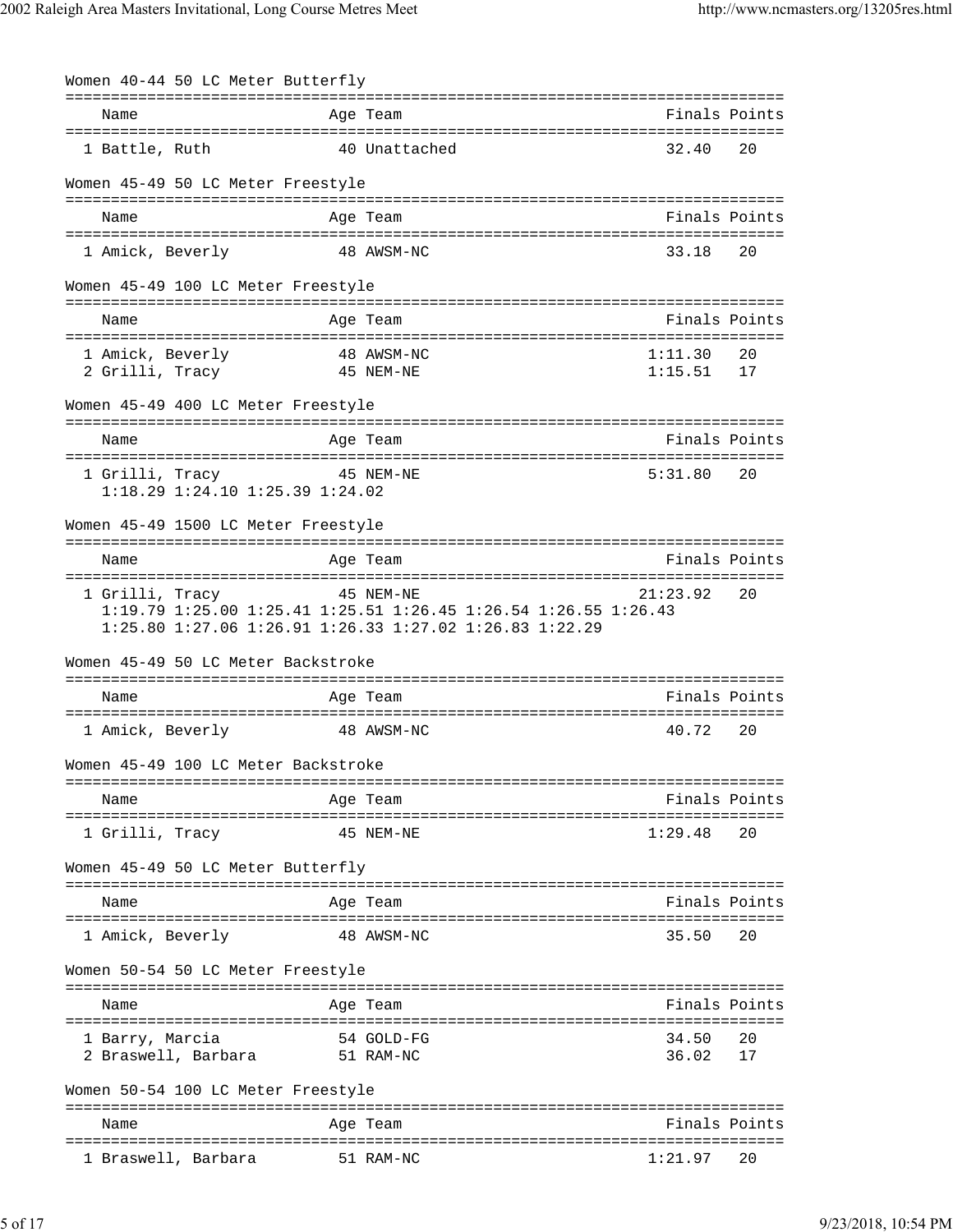| Women 50-54 200 LC Meter Freestyle         |                                                                                                                                          |                                |               |
|--------------------------------------------|------------------------------------------------------------------------------------------------------------------------------------------|--------------------------------|---------------|
| Name                                       | Age Team<br>---------------------------------                                                                                            | ============================== | Finals Points |
| 1 Barry, Marcia<br>1:20.48 1:20.97         | 54 GOLD-FG                                                                                                                               | 2:41.45                        | 20            |
| 2 Braswell, Barbara<br>$1:23.99$ $1:42.41$ | 51 RAM-NC                                                                                                                                | 3:06.40                        | 17            |
| Women 50-54 1500 LC Meter Freestyle        |                                                                                                                                          |                                |               |
| Name                                       | Age Team                                                                                                                                 |                                | Finals Points |
| 1 Barry, Marcia                            | 54 GOLD-FG<br>1:22.26 1:26.00 1:26.00 1:26.26 1:26.01 1:27.04 1:27.24 1:27.31<br>1:28.11 1:28.16 1:28.26 1:28.47 1:28.82 1:28.50 1:25.61 | 21:44.05                       | 20            |
| Women 50-54 50 LC Meter Backstroke         |                                                                                                                                          |                                |               |
| Name                                       | Age Team                                                                                                                                 |                                | Finals Points |
| 1 Barry, Marcia                            | 54 GOLD-FG                                                                                                                               | 42.50                          | 20            |
| Women 50-54 100 LC Meter Backstroke        |                                                                                                                                          |                                |               |
| Name                                       | Age Team                                                                                                                                 |                                | Finals Points |
| 1 Barry, Marcia                            | 54 GOLD-FG                                                                                                                               | 1:32.43                        | 20            |
| Women 55-59 50 LC Meter Backstroke         |                                                                                                                                          |                                |               |
| Name                                       | Age Team                                                                                                                                 |                                | Finals Points |
| 1 Mitchell, Jeannie 56 PEAK-NC             |                                                                                                                                          | 44.89                          | 20            |
| Women 55-59 100 LC Meter Backstroke        |                                                                                                                                          |                                |               |
| Name                                       | Age Team                                                                                                                                 |                                | Finals Points |
| 1 Mitchell, Jeannie                        | 56 PEAK-NC                                                                                                                               | 1:36.40                        | 20            |
| Women 55-59 100 LC Meter Butterfly         |                                                                                                                                          |                                |               |
| Name                                       | Age Team                                                                                                                                 |                                | Finals Points |
| 1 Mitchell, Jeannie                        | 56 PEAK-NC                                                                                                                               | 1:47.68                        | 20            |
| Women 55-59 200 LC Meter IM                |                                                                                                                                          |                                |               |
| Name                                       | Age Team                                                                                                                                 |                                | Finals Points |
| 1 Mitchell, Jeannie<br>$1:41.09$ $1:50.57$ | 56 PEAK-NC                                                                                                                               | 3:31.66                        | 20            |
| Women 60-64 50 LC Meter Freestyle          |                                                                                                                                          |                                |               |
| Name                                       | Age Team                                                                                                                                 |                                | Finals Points |
| 1 Martin, Judy                             | 60 VMST-VA                                                                                                                               | 44.22                          | 20            |
| Women 60-64 400 LC Meter Freestyle         |                                                                                                                                          |                                |               |
| Name                                       | Age Team                                                                                                                                 |                                | Finals Points |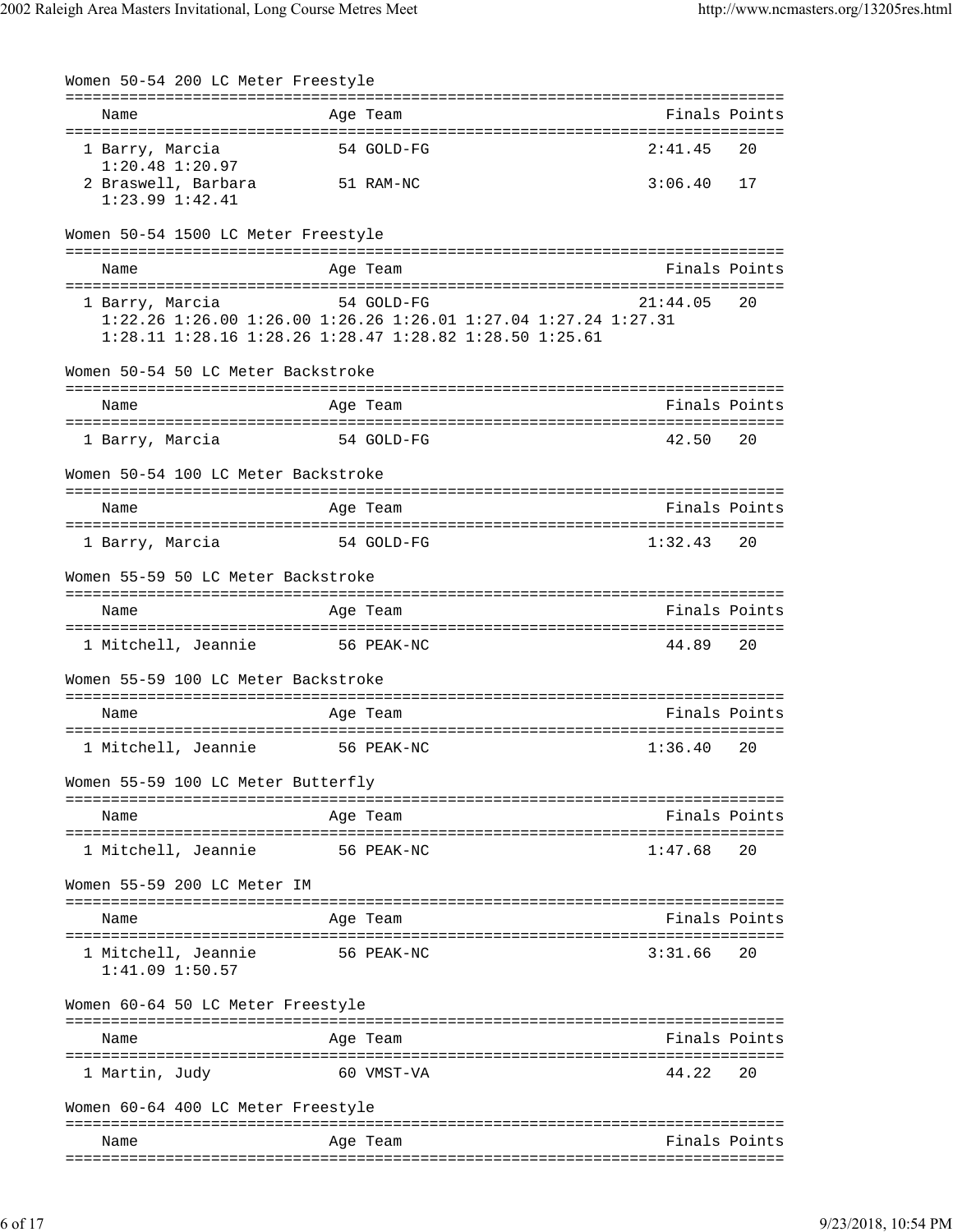| 1 Durrant, Betsy<br>1:35.32 1:43.75 1:45.16 1:44.52<br>60 VMST-VA<br>2 Martin, Judy<br>1:41.23 1:48.43 1:48.86 1:47.43 | 61 VMST-VA | 6:48.75<br>7:05.95 | 20<br>17      |
|------------------------------------------------------------------------------------------------------------------------|------------|--------------------|---------------|
| Women 60-64 200 LC Meter Backstroke                                                                                    |            |                    |               |
| Name                                                                                                                   | Age Team   |                    | Finals Points |
| 1 Durrant, Betsy<br>$1:51.37$ $1:55.98$                                                                                | 61 VMST-VA | 3:47.35            | 20            |
| Women 60-64 50 LC Meter Breaststroke                                                                                   |            |                    |               |
| Name                                                                                                                   | Age Team   |                    | Finals Points |
| 61 VMST-VA<br>1 Durrant, Betsy<br>-<br>60 VMST-VA<br>2 Martin, Judy                                                    |            | 49.57<br>51.01     | 20<br>17      |
| Women 60-64 100 LC Meter Breaststroke                                                                                  |            |                    |               |
| Name                                                                                                                   | Age Team   |                    | Finals Points |
| 1 Durrant, Betsy<br>-<br>60 VMST-VA<br>2 Martin, Judy                                                                  | 61 VMST-VA | 1:50.87<br>1:59.55 | 20<br>17      |
| Women 60-64 200 LC Meter Breaststroke                                                                                  |            |                    |               |
| Name                                                                                                                   | Age Team   |                    | Finals Points |
| 1 Martin, Judy<br>$2:04.10$ $2:10.98$                                                                                  | 60 VMST-VA | 4:15.08            | 20            |
| Women 65-69 50 LC Meter Freestyle                                                                                      |            |                    |               |
| Name                                                                                                                   | Age Team   |                    | Finals Points |
| 1 Robbins-Bonitz, Suzanne 69 WAM-NC                                                                                    |            | 52.62              | 20            |
| Women 65-69 50 LC Meter Backstroke                                                                                     |            |                    |               |
| Name                                                                                                                   | Age Team   |                    | Finals Points |
| 1 Robbins-Bonitz, Suzanne 69 WAM-NC                                                                                    |            | 52.11              | 20            |
| Women 65-69 100 LC Meter Backstroke                                                                                    |            |                    |               |
| Name                                                                                                                   | Age Team   |                    | Finals Points |
|                                                                                                                        |            |                    |               |
| 1 Robbins-Bonitz, Suzanne 69 WAM-NC                                                                                    |            | 2:03.10            | 20            |
| Women 65-69 200 LC Meter Backstroke                                                                                    |            |                    |               |
| Name                                                                                                                   | Age Team   |                    | Finals Points |
| 1 Robbins-Bonitz, Suzanne 69 WAM-NC<br>2:11.492:12.82                                                                  |            | 4:24.31            | 20            |
| Women 65-69 50 LC Meter Breaststroke                                                                                   |            |                    |               |
| Name                                                                                                                   | Age Team   |                    | Finals Points |
| 1 Robbins-Bonitz, Suzanne 69 WAM-NC                                                                                    |            | 1:03.19            | 20            |

```
Men 19-24 50 LC Meter Freestyle
```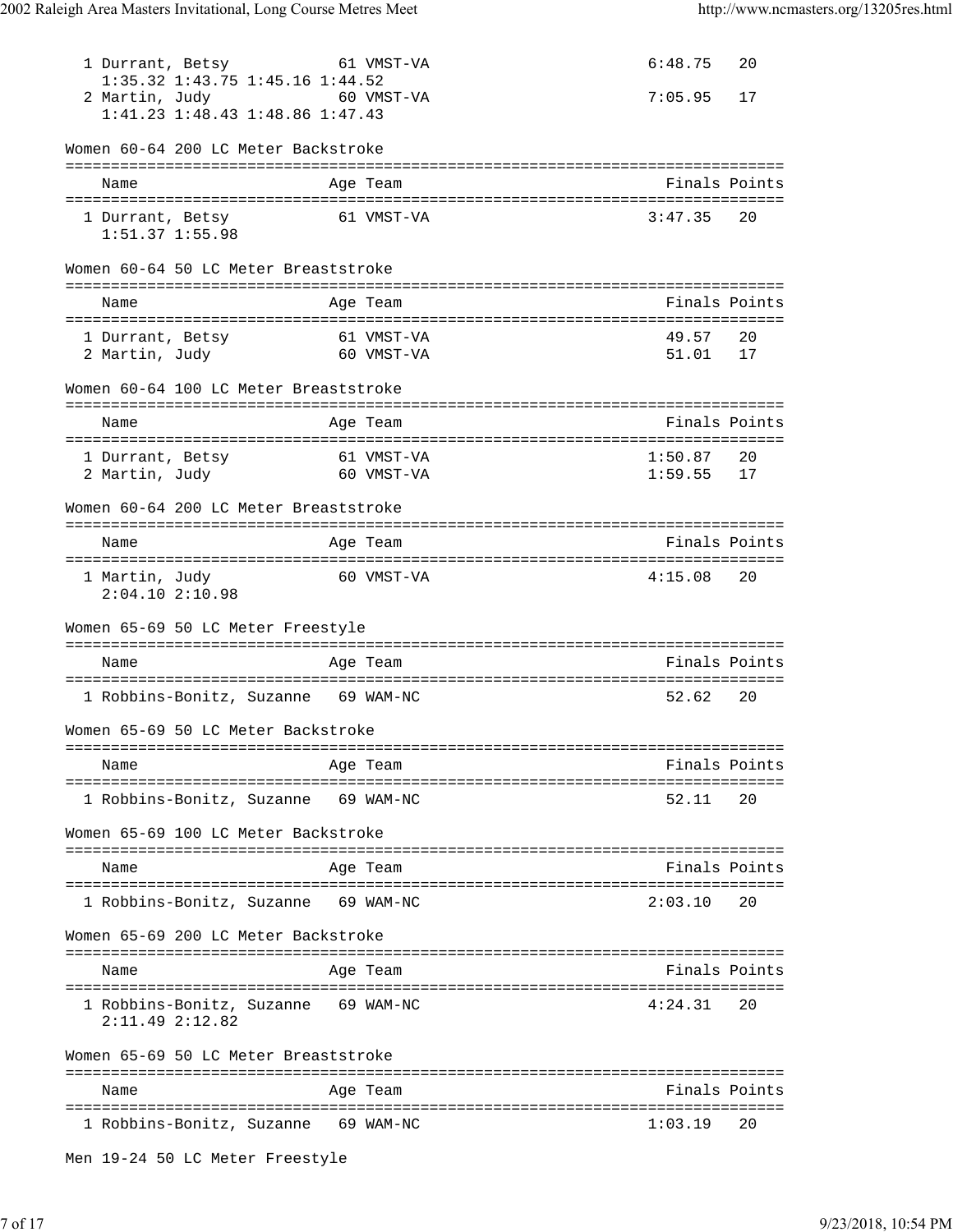| Name                                    | Age Team    |                        | Finals Points |
|-----------------------------------------|-------------|------------------------|---------------|
|                                         |             |                        |               |
| 1 Gellin, Jon                           | 22 RAM-NC   | 28.19                  | 20            |
| Men 19-24 100 LC Meter Freestyle        |             |                        |               |
|                                         |             |                        |               |
| Name                                    | Age Team    |                        | Finals Points |
|                                         |             |                        |               |
| 1 Gellin, Jon                           | 22 RAM-NC   | 1:02.64                | 20            |
| Men 19-24 50 LC Meter Butterfly         |             |                        |               |
|                                         |             |                        |               |
| Name                                    | Age Team    |                        | Finals Points |
|                                         |             |                        |               |
| 1 Gellin, Jon                           | 22 RAM-NC   | 29.54                  | 20            |
| Men 19-24 100 LC Meter Butterfly        |             |                        |               |
|                                         |             |                        |               |
| Name                                    | Age Team    |                        | Finals Points |
| 1 Gellin, Jon                           | 22 RAM-NC   | 1:06.31                | -20           |
|                                         |             |                        |               |
| Men 19-24 200 LC Meter IM               |             |                        |               |
|                                         |             |                        |               |
| Name                                    | Age Team    |                        | Finals Points |
|                                         | 22 RAM-NC   | 2:34.83                | 20            |
| 1 Gellin, Jon<br>$1:12.87$ $1:21.96$    |             |                        |               |
|                                         |             |                        |               |
| Men 25-29 50 LC Meter Freestyle         |             |                        |               |
|                                         |             |                        |               |
|                                         |             |                        |               |
| Name                                    | Age Team    |                        | Finals Points |
|                                         |             |                        |               |
| 1 Barker, G.W.                          | 25 PEAK-NC  | 29.33                  | 20            |
| 2 Porco, Filippo<br>3 Watson, Edison    | 25 NCAM-NC  | 30.46<br>31.22         | 17<br>16      |
|                                         | $26$ RAM-NC |                        |               |
| Men 25-29 100 LC Meter Freestyle        |             |                        |               |
|                                         |             |                        |               |
| Age Team<br>Name                        |             |                        | Finals Points |
|                                         |             |                        |               |
| 1 Stringer, Sean                        | 27 RAM-NC   | 1:01.79                | 20            |
| 2 Barker, G.W.                          | 25 PEAK-NC  |                        | 17            |
| 3 Porco, Filippo                        | 25 NCAM-NC  | $1:06.68$<br>$1:10.48$ | 16            |
| 4 Watson, Edison                        | 26 RAM-NC   | 1:11.01                | 15            |
| Men 25-29 200 LC Meter Freestyle        |             |                        |               |
|                                         |             |                        |               |
| Name                                    | Age Team    |                        | Finals Points |
|                                         |             |                        |               |
| 1 Stringer, Sean<br>$1:09.48$ $1:11.09$ | 27 RAM-NC   | 2:20.57                | 20            |
| 2 Seaman, Jay                           | 25 CSM-NC   | $2:32.70$ 17           |               |
| $1:11.14$ $1:21.56$                     |             |                        |               |
|                                         |             |                        |               |
| Men 25-29 400 LC Meter Freestyle        |             |                        |               |
|                                         |             |                        |               |
| Name                                    | Age Team    |                        | Finals Points |
| 1 Su, Billy                             | 28 RAM-NC   | 5:11.38                | 20            |
| $1:12.96$ $1:19.65$ $1:19.13$ $1:19.64$ |             |                        |               |
| Men 25-29 50 LC Meter Backstroke        |             |                        |               |

===============================================================================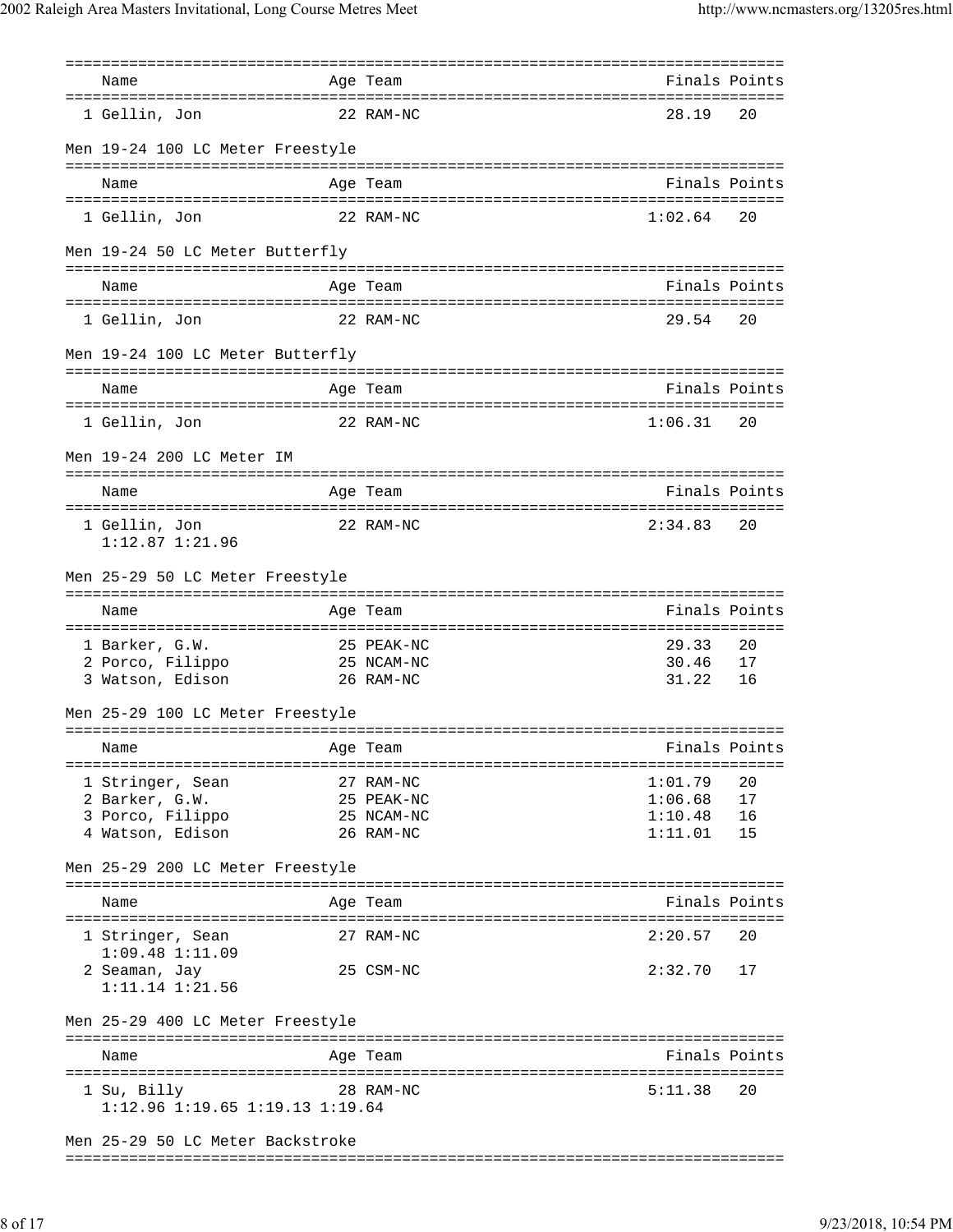| Name                                 | Age Team   |               | Finals Points |
|--------------------------------------|------------|---------------|---------------|
| 1 Seaman, Jay                        | 25 CSM-NC  | 33.64         | 20            |
| 2 Su, Billy                          | 28 RAM-NC  | 37.75         | 17            |
| Men 25-29 100 LC Meter Backstroke    |            |               |               |
| Name                                 | Age Team   |               | Finals Points |
| 1 Stringer, Sean                     | 27 RAM-NC  | 1:08.09       | 20            |
| 2 Seaman, Jay                        | 25 CSM-NC  | 1:20.62       | 17            |
| Men 25-29 200 LC Meter Backstroke    |            |               |               |
| Name                                 | Age Team   |               | Finals Points |
| 1 Seaman, Jay<br>$1:21.20$ $1:32.27$ | 25 CSM-NC  | 2:53.47       | 20            |
| Men 25-29 50 LC Meter Breaststroke   |            |               |               |
| Name                                 | Age Team   |               | Finals Points |
| 1 Barker, G.W.                       | 25 PEAK-NC | 37.55         | 20            |
| 2 Porco, Filippo                     | 25 NCAM-NC | 38.68         | 17            |
| Men 25-29 100 LC Meter Breaststroke  |            |               |               |
|                                      |            |               |               |
| Name                                 | Age Team   |               | Finals Points |
| 1 Barker, G.W.                       | 25 PEAK-NC | 1:27.69       | 20            |
| 2 Porco, Filippo                     | 25 NCAM-NC | 1:29.27       | 17            |
| Men 25-29 50 LC Meter Butterfly      |            |               |               |
| Name                                 | Age Team   |               | Finals Points |
| 1 Barker, G.W.                       | 25 PEAK-NC | 32.23         | 20            |
| 2 Su, Billy                          | 28 RAM-NC  | 32.24         | 17            |
| Men 25-29 100 LC Meter Butterfly     |            |               |               |
| Name                                 | Age Team   |               | Finals Points |
| 1 Su, Billy                          | 28 RAM-NC  | 1:12.19       | 20            |
| 2 Watson, Edison                     | 26 RAM-NC  | 1:28.35       | 17            |
| Men 25-29 200 LC Meter IM            |            |               |               |
| Name                                 | Age Team   |               | Finals Points |
| 1 Seaman, Jay<br>$1:18.40$ $1:31.67$ | 25 CSM-NC  | 2:50.07       | 20            |
| Men 30-34 50 LC Meter Freestyle      |            |               |               |
| Name                                 | Age Team   |               | Finals Points |
| 1 Farrell, Andrew                    | 32 ORL-FL  | 26.36         | 20            |
| 2 Allen, Scott                       | 31 RAM-NC  | 28.38         | 17            |
| 3 Wilk, Thomas                       | 30 RAM-NC  | 32.02         | 16            |
| Men 30-34 100 LC Meter Freestyle     |            |               |               |
|                                      | Age Team   | Finals Points |               |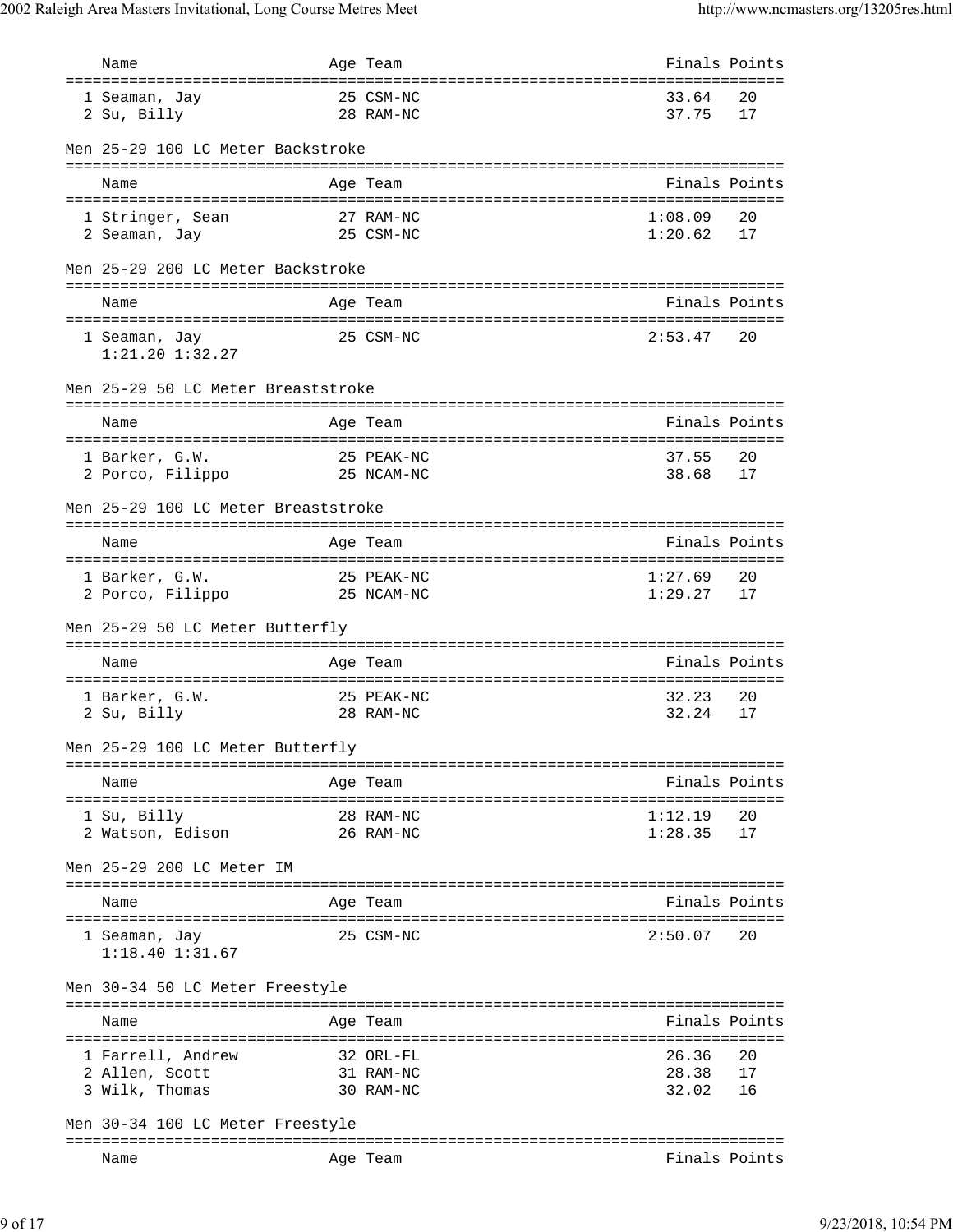|                                        | ==================================== |         |               |
|----------------------------------------|--------------------------------------|---------|---------------|
| 1 Farrell, Andrew                      | 32 ORL-FL                            | 57.72   | 20            |
| 2 Cornell, Eric                        | 32 DYNA-GA                           | 57.79   | 17            |
| 3 Wilk, Thomas                         | 30 RAM-NC                            | 1:10.94 | 16            |
|                                        |                                      |         |               |
| Men 30-34 200 LC Meter Freestyle       |                                      |         |               |
| Name                                   | Age Team                             |         | Finals Points |
| 1 Farrell, Andrew                      | 32 ORL-FL                            | 2:07.72 | 20            |
| $1:01.09$ $1:06.63$                    |                                      |         |               |
| 2 Cornell, Eric<br>$1:02.73$ $1:10.12$ | 32 DYNA-GA                           | 2:12.85 | 17            |
| Men 30-34 400 LC Meter Freestyle       |                                      |         |               |
| Name                                   | Age Team                             |         | Finals Points |
|                                        |                                      | 4:33.76 | 20            |
| 1 Farrell, Andrew                      | 32 ORL-FL                            |         |               |
| 1:03.66 1:10.27 1:10.99 1:08.84        |                                      |         |               |
| 2 Cornell, Eric<br>32 DYNA-GA          |                                      | 4:38.92 | 17            |
| $1:06.94$ 1:11.59 1:10.66 1:09.73      |                                      |         |               |
| Men 30-34 50 LC Meter Backstroke       |                                      |         |               |
|                                        |                                      |         |               |
| Name                                   | Age Team                             |         | Finals Points |
|                                        |                                      |         |               |
| 1 Wilk, Thomas                         | 30 RAM-NC                            | 49.50   | 20            |
| Men 30-34 100 LC Meter Breaststroke    |                                      |         |               |
| Name                                   | Age Team                             |         | Finals Points |
| 1 Wilk, Thomas                         | 30 RAM-NC                            | 1:28.80 | 20            |
| Men 30-34 50 LC Meter Butterfly        |                                      |         |               |
|                                        |                                      |         |               |
| Name                                   | Age Team                             |         | Finals Points |
| 1 Cornell, Eric                        | 32 DYNA-GA                           | 28.07   | 20            |
| 2 Allen, Scott                         | 31 RAM-NC                            | 32.44   | 17            |
|                                        |                                      |         |               |
| Men 30-34 100 LC Meter Butterfly       | --------------------------           |         |               |
| Name                                   | Age Team                             |         | Finals Points |
| 1 Cornell, Eric                        | 32 DYNA-GA                           | 1:07.03 | 20            |
| Men 35-39 50 LC Meter Freestyle        |                                      |         |               |
|                                        |                                      |         |               |
| Name                                   | Age Team                             |         | Finals Points |
|                                        |                                      |         |               |
| 1 Bridgers, Mark                       | 36 RAM-NC                            | 27.76   | 20            |
| 2 Davis, William                       | 35 CSM-NC                            | 30.47   | 17            |
| 3 Sexauer, Tim                         | 37 RAM-NC                            | 32.22   | 16            |
| Men 35-39 100 LC Meter Freestyle       |                                      |         |               |
|                                        |                                      |         |               |
| Name                                   | Age Team                             |         | Finals Points |
|                                        |                                      |         |               |
| 1 Bridgers, Mark                       | 36 RAM-NC                            | 1:03.42 | 20            |
| 2 Davis, William                       | 35 CSM-NC                            | 1:05.88 | 17            |
| 3 Hinkley, Alan                        | 39 RAM-NC                            | 1:11.17 | 16            |
| 4 Sexauer, Tim                         | 37 RAM-NC                            | 1:14.94 | 15            |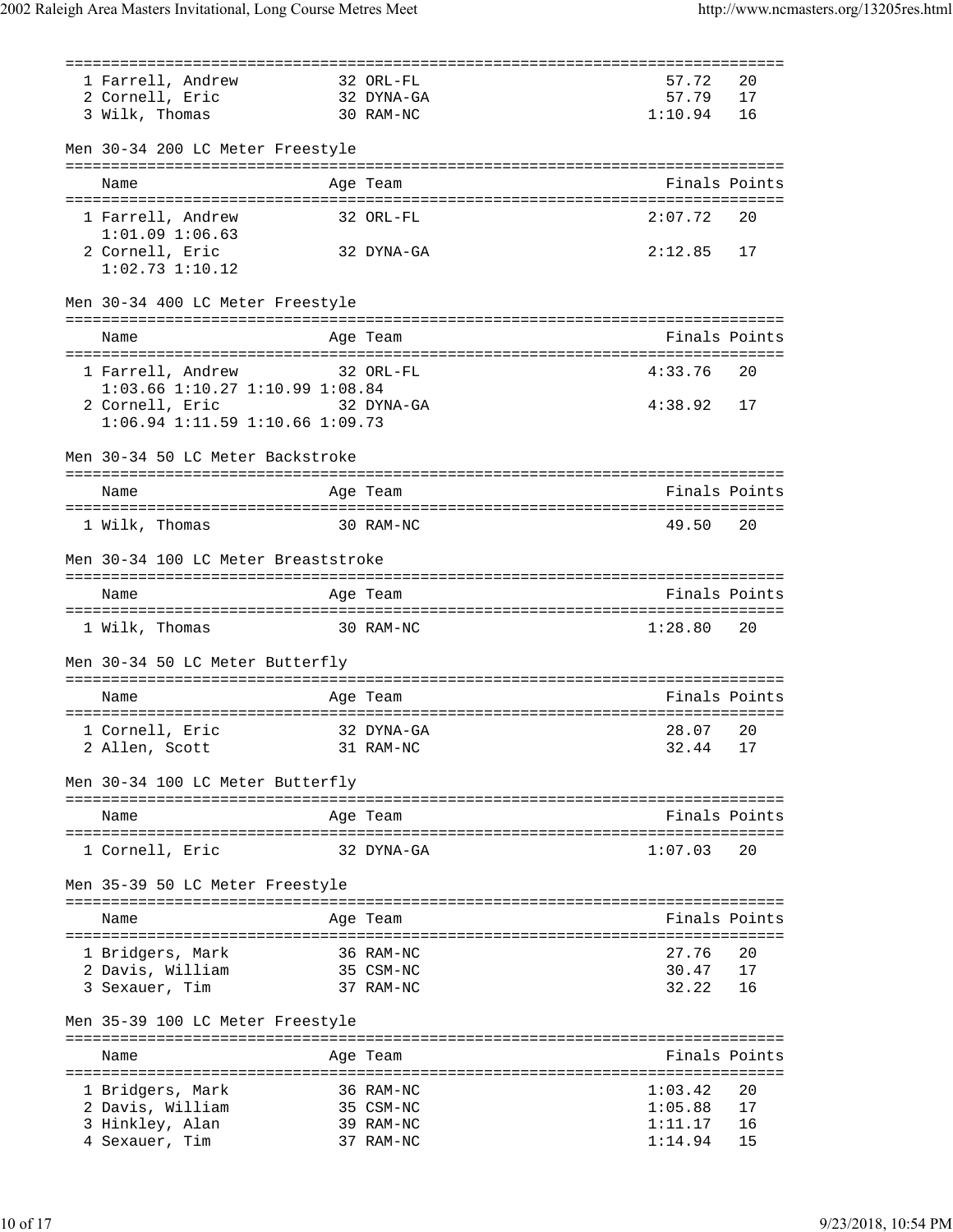| Men 35-39 200 LC Meter Freestyle                                            |            |                                  |                                        |               |
|-----------------------------------------------------------------------------|------------|----------------------------------|----------------------------------------|---------------|
| Name                                                                        |            | Age Team                         |                                        | Finals Points |
| 1 Hinkley, Alan<br>$1:15.26$ $1:24.45$                                      |            | 39 RAM-NC                        | 2:39.71                                | 20            |
| 2 Sexauer, Tim<br>$1:22.63$ $1:31.16$                                       |            | 37 RAM-NC                        | 2:53.79                                | 17            |
| Men 35-39 400 LC Meter Freestyle                                            |            |                                  |                                        |               |
| Name                                                                        |            | Age Team                         |                                        | Finals Points |
|                                                                             |            |                                  |                                        |               |
| 1 Shea, Mark<br>$1:13.43$ $1:18.84$ $1:22.69$ $1:22.85$                     |            | 38 Unattached                    | 5:17.81                                | 20            |
| 2 Bridgers, Mark<br>36 RAM-NC                                               |            |                                  | 5:31.47                                | 17            |
| 1:14.44 1:21.78 1:28.47 1:26.78                                             |            |                                  |                                        |               |
| 3 Hinkley, Alan 39 RAM-NC                                                   |            |                                  | 5:47.67                                | 16            |
| 1:20.29 1:28.41 1:30.88 1:28.09                                             |            |                                  |                                        |               |
| Men 35-39 1500 LC Meter Freestyle                                           |            |                                  |                                        |               |
| Name                                                                        |            | Age Team                         |                                        | Finals Points |
| 1 Shea, Mark                                                                |            | 38 Unattached                    | 22:06.57                               | 20            |
| 22.73 1:09.37 1:26.97 1:30.03 1:22.27 1:31.92 2:47.06<br>2 DeMilia, Michael |            | 36 RAM-NC                        | 33:38.68                               | 17            |
| 2:04.60 2:11.14 2:13.34 2:15.24 2:15.48 2:13.58 2:13.72 2:16.51             |            |                                  |                                        |               |
| 2:16.94 2:16.46 2:14.22 9:07.45                                             |            |                                  |                                        |               |
| Men 35-39 50 LC Meter Backstroke                                            |            |                                  |                                        |               |
| Name                                                                        |            | Age Team                         |                                        | Finals Points |
|                                                                             |            |                                  |                                        |               |
| 1 Mangrum, John                                                             |            | 39 RAM-NC                        | 37.93                                  | 20            |
| Men 35-39 100 LC Meter Backstroke                                           |            |                                  |                                        |               |
| Name                                                                        |            | Age Team                         |                                        | Finals Points |
| 1 Mangrum, John                                                             |            | 39 RAM-NC                        | 1:22.61                                | 20            |
| Men 35-39 50 LC Meter Breaststroke                                          |            | ================================ |                                        |               |
| Name<br>-------------------                                                 |            | Age Team                         | -------------------------------------  | Finals Points |
| 1 Sexauer, Tim                                                              |            | 37 RAM-NC                        | 42.07                                  | 20            |
| Men 35-39 50 LC Meter Butterfly                                             |            |                                  |                                        |               |
| Name                                                                        |            | Age Team                         |                                        | Finals Points |
|                                                                             |            |                                  |                                        |               |
| 1 Hinkley, Alan<br>2 Mangrum, John                                          |            | 39 RAM-NC<br>39 RAM-NC           | 32.51<br>35.41                         | 20<br>17      |
| Men 35-39 100 LC Meter Butterfly                                            |            |                                  |                                        |               |
| Name                                                                        |            | --------<br>Aqe Team             |                                        | Finals Points |
|                                                                             | ========== |                                  | ----------------------                 |               |
| 1 Mangrum, John<br>2 Bridgers, Mark                                         |            | 39 RAM-NC<br>36 RAM-NC           | 1:23.88<br>1:24.39                     | 20<br>17      |
| Men 35-39 200 LC Meter IM                                                   |            |                                  | ====================================== |               |
| Name                                                                        |            | Age Team                         |                                        | Finals Points |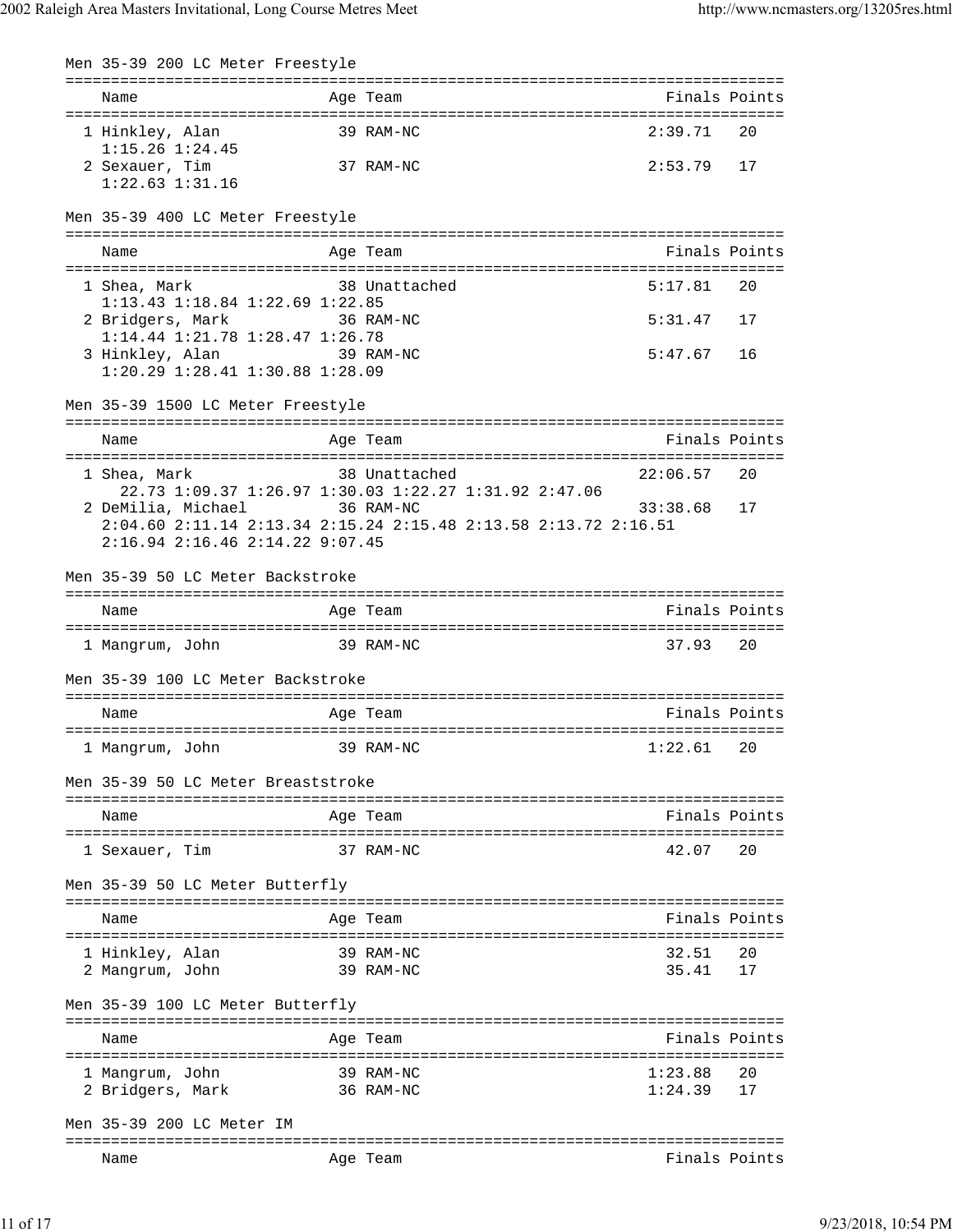| 1 Mangrum, John<br>$1:25.27$ $1:34.42$ | 39 RAM-NC                                                                                                                | 2:59.69  | 20            |
|----------------------------------------|--------------------------------------------------------------------------------------------------------------------------|----------|---------------|
| 2 Sexauer, Tim<br>$1:33.49$ $1:40.23$  | 37 RAM-NC                                                                                                                | 3:13.72  | 17            |
| Men 40-44 1500 LC Meter Freestyle      |                                                                                                                          |          |               |
| Name                                   | Age Team                                                                                                                 |          | Finals Points |
|                                        |                                                                                                                          |          |               |
| 1 Hoke, Randal                         | 44 RAM-NC                                                                                                                | 27:50.60 | 20            |
|                                        |                                                                                                                          |          |               |
|                                        | 1:28.09 1:44.67 1:49.61 1:52.55 47.08 1:06.75 1:54.56 1:55.91<br>1:55.36 1:54.80 1:56.00 1:55.98 1:56.54 1:56.44 3:36.26 |          |               |
| Men 40-44 50 LC Meter Backstroke       |                                                                                                                          |          |               |
|                                        |                                                                                                                          |          | Finals Points |
| Name                                   | Age Team                                                                                                                 |          |               |
| 1 Lehman, Fritz                        | 44 RAM-NC                                                                                                                | 29.91    | 20            |
| Men 40-44 100 LC Meter Backstroke      |                                                                                                                          |          |               |
|                                        |                                                                                                                          |          |               |
| Name                                   | Age Team                                                                                                                 |          | Finals Points |
| 1 Lehman, Fritz                        | 44 RAM-NC                                                                                                                | 1:08.54  | 20            |
|                                        |                                                                                                                          |          |               |
| Men 40-44 50 LC Meter Butterfly        |                                                                                                                          |          |               |
| Name                                   | Age Team                                                                                                                 |          | Finals Points |
|                                        |                                                                                                                          |          |               |
| 1 Lehman, Fritz<br>44 RAM-NC           |                                                                                                                          | 29.24    | 20            |
| Men 45-49 50 LC Meter Freestyle        |                                                                                                                          |          |               |
| Name                                   | Age Team                                                                                                                 |          | Finals Points |
| 1 Suarez, Ed                           | 45 GOLD-FG                                                                                                               | 28.27    | 20            |
| 2 Godfrey, Alan 15 Somb Po             |                                                                                                                          | 28.47    | 17            |
|                                        |                                                                                                                          |          |               |
| Men 45-49 100 LC Meter Freestyle       |                                                                                                                          |          |               |
|                                        |                                                                                                                          |          |               |
| Name                                   | Age Team                                                                                                                 |          | Finals Points |
| 1 Facchine, Kevin                      | 47 RAM-NC                                                                                                                | 1:03.20  | 20            |
| 2 Suarez, Ed                           | 45 GOLD-FG                                                                                                               | 1:05.29  | 17            |
|                                        |                                                                                                                          |          |               |
| Men 45-49 400 LC Meter Freestyle       |                                                                                                                          |          |               |
| Name                                   | Age Team                                                                                                                 |          | Finals Points |
| 1 Facchine, Kevin                      | 47 RAM-NC                                                                                                                | 5:06.41  | 20            |
| 1:14.98 1:19.09 1:17.24 1:15.10        |                                                                                                                          |          |               |
| 2 Weatherman, Steve                    | 46 RAM-NC                                                                                                                | 5:46.42  | 17            |
| 1:20.38 1:29.66 1:30.64 1:25.74        |                                                                                                                          |          |               |
| 3 Carrow, Hill                         | 47 RAM-NC                                                                                                                | 6:20.71  | 16            |
| 1:21.50 1:43.59 1:51.83 1:23.79        |                                                                                                                          |          |               |
| Men 45-49 50 LC Meter Backstroke       |                                                                                                                          |          |               |
| Name                                   | Age Team                                                                                                                 |          | Finals Points |
|                                        |                                                                                                                          |          |               |
| 1 Godfrey, Alan                        | 45 DCAC-PV                                                                                                               | 35.33    | 20            |
| Men 45-49 100 LC Meter Backstroke      |                                                                                                                          |          |               |

===============================================================================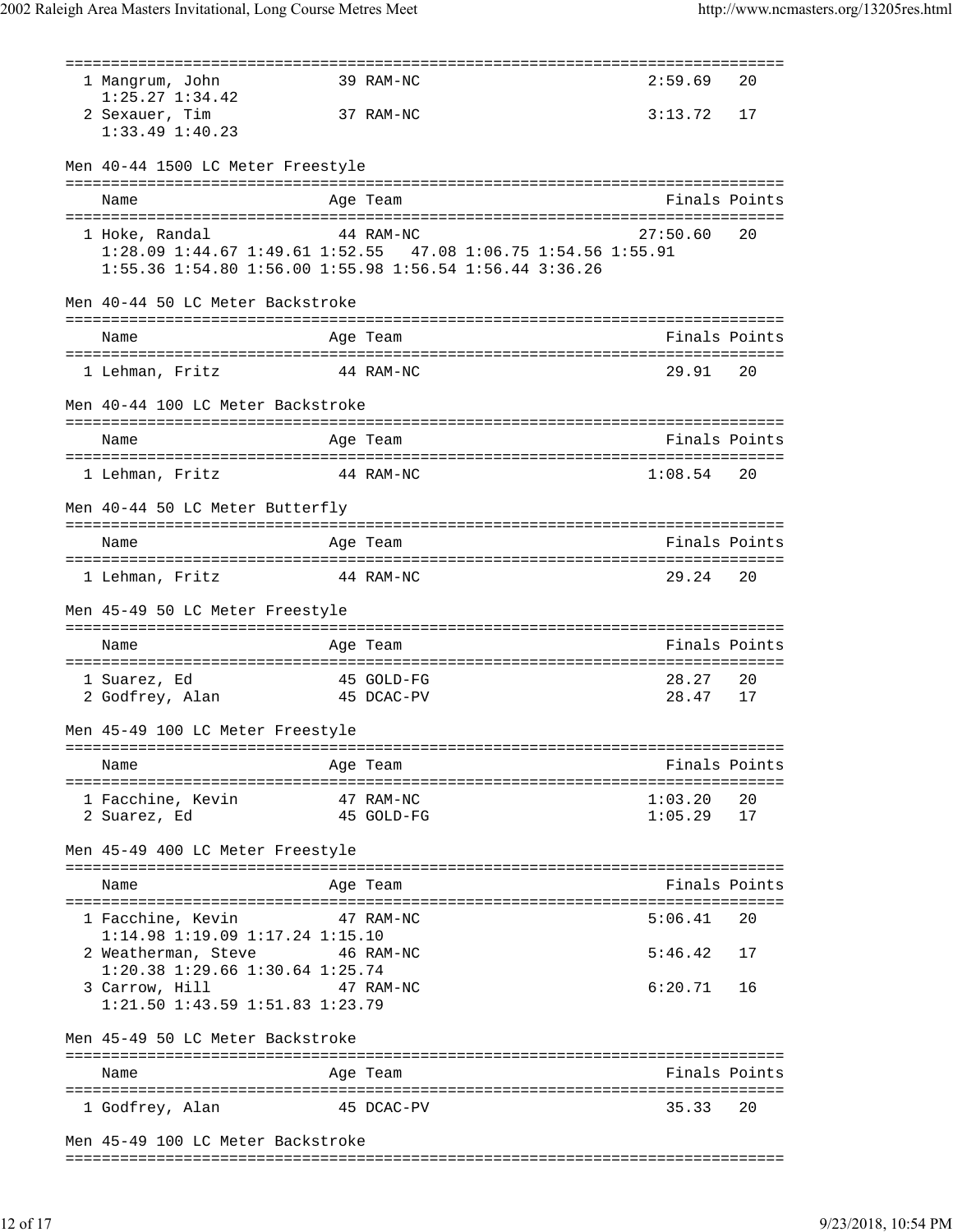| Name                                                         | Age Team                                     |                     | Finals Points |
|--------------------------------------------------------------|----------------------------------------------|---------------------|---------------|
| 1 Weatherman, Steve                                          | 46 RAM-NC                                    | 1:21.68             | 20            |
| Men 45-49 200 LC Meter Backstroke                            |                                              |                     |               |
| Name                                                         | Age Team                                     |                     | Finals Points |
| 1 Weatherman, Steve<br>$1:29.97$ $1:31.90$                   | 46 RAM-NC                                    | 3:01.87             | 20            |
| Men 45-49 50 LC Meter Breaststroke                           |                                              |                     |               |
| Name                                                         | Age Team                                     |                     | Finals Points |
| 1 Godfrey, Alan<br>2 Weatherman, Steve                       | 45 DCAC-PV<br>46 RAM-NC                      | 39.66<br>46.03      | 20<br>17      |
| Men 45-49 50 LC Meter Butterfly                              |                                              |                     |               |
| Name                                                         | Age Team                                     |                     | Finals Points |
| 1 Facchine, Kevin<br>2 Suarez, Ed                            | 47 RAM-NC<br>45 GOLD-FG                      | 31.83<br>32.28      | 20<br>17      |
| Men 45-49 100 LC Meter Butterfly                             |                                              |                     |               |
| Name                                                         | Age Team                                     |                     | Finals Points |
| 1 Facchine, Kevin                                            | 47 RAM-NC                                    | 1:14.38             | 20            |
| Men 45-49 200 LC Meter IM                                    |                                              |                     |               |
| Name                                                         | Age Team                                     |                     | Finals Points |
| 1 Godfrey, Alan                                              | ==============================<br>45 DCAC-PV | 2:39.34             | 20            |
| $1:13.98$ $1:25.36$<br>2 Carrow, Hill<br>$1:24.24$ $1:33.61$ | 47 RAM-NC                                    | 2:57.85             | 17            |
| 45-49 400 LC Meter IM                                        |                                              |                     |               |
| Name                                                         | Age Team                                     |                     | Finals Points |
| -- Weatherman, Steve<br>2:32.50<br>31.70 38.51 22.04         | 46 RAM-NC                                    | DO                  |               |
| Men 50-54 50 LC Meter Freestyle                              |                                              |                     |               |
| Name                                                         | --------------------------------<br>Age Team |                     | Finals Points |
| 1 Glass, Ernie                                               | 53 CSM-NC                                    | 30.47               | 20            |
| Men 50-54 100 LC Meter Freestyle                             |                                              |                     |               |
| Name                                                         | Age Team                                     |                     | Finals Points |
| 1 Coxhead, George<br>2 Glass, Ernie                          | 50 CSM-NC<br>53 CSM-NC                       | 1:05.22<br>1:08.81  | 20<br>17      |
| Men 50-54 200 LC Meter Freestyle                             |                                              |                     |               |
| Name                                                         | Age Team<br>===========                      | :================== | Finals Points |
| 1 Glass, Ernie                                               | 53 CSM-NC                                    | 2:36.14             | 20            |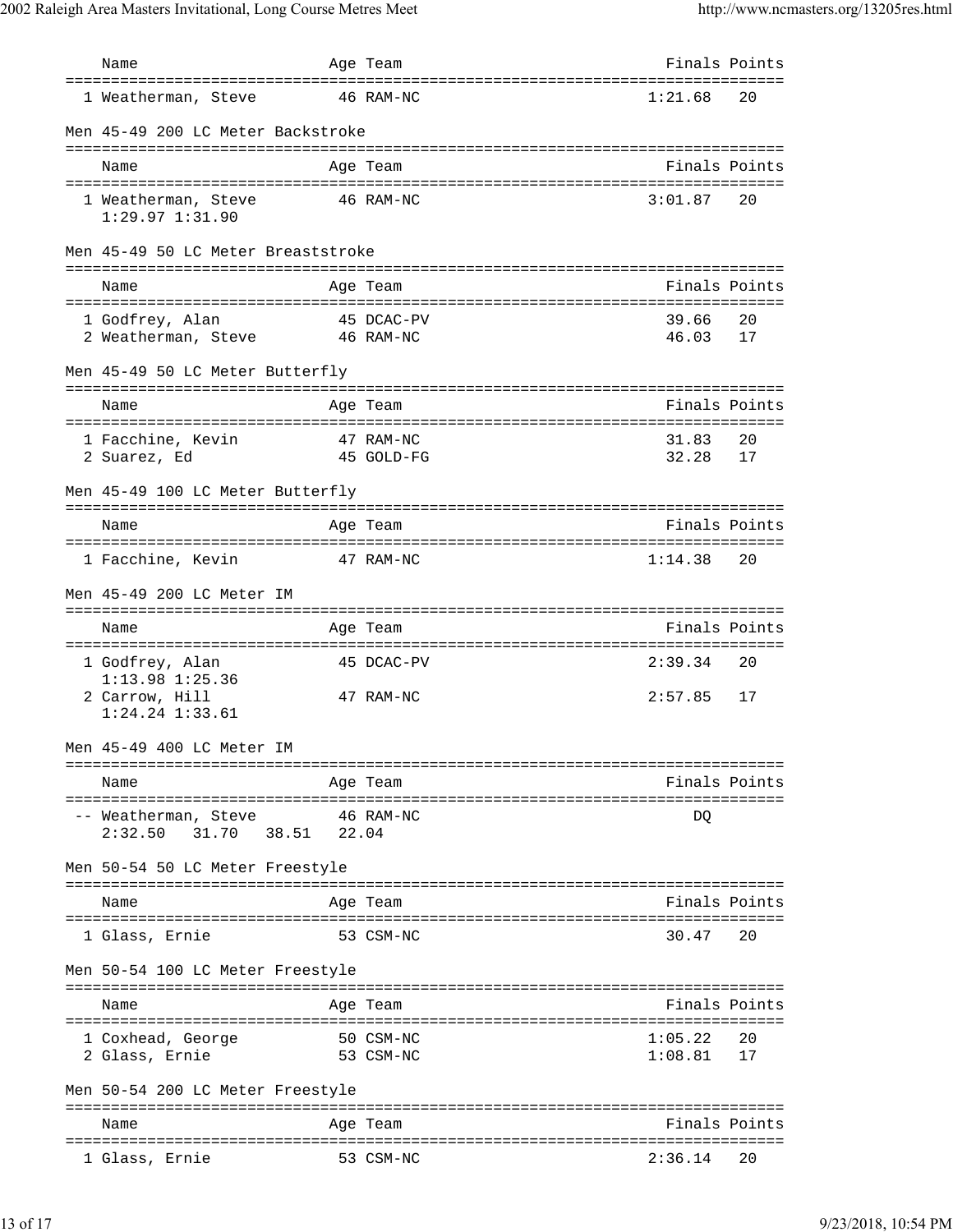1:17.48 1:18.66

| Men 50-54 100 LC Meter Breaststroke                               |                                        |                    |               |
|-------------------------------------------------------------------|----------------------------------------|--------------------|---------------|
| Name                                                              | Age Team                               |                    | Finals Points |
| 1 Coxhead, George                                                 | 50 CSM-NC                              | 1:26.21            | 20            |
| Men 50-54 50 LC Meter Butterfly                                   |                                        |                    |               |
| Name                                                              | Age Team                               |                    | Finals Points |
| 1 Glass, Ernie                                                    | 53 CSM-NC                              | 33.54              | 20            |
| Men 50-54 400 LC Meter IM                                         |                                        |                    |               |
| Name                                                              | Age Team                               |                    | Finals Points |
| 1 Coxhead, George<br>50 CSM-NC<br>1:21.06 1:47.75 1:45.99 1:19.07 |                                        | 6:13.87            | 20            |
| Men 55-59 50 LC Meter Freestyle                                   |                                        |                    |               |
| Name                                                              | Age Team                               |                    | Finals Points |
| 1 White, Bernie                                                   | 59 CSM-NC                              | 34.10              | 20            |
| 2 Byers, Jerry                                                    | 55 Unattached                          | 38.42              | 17            |
| Men 55-59 100 LC Meter Freestyle                                  |                                        |                    |               |
| Name                                                              | Age Team<br>========================== |                    | Finals Points |
| 1 White, Bernie<br>2 Byers, Jerry                                 | 59 CSM-NC<br>55 Unattached             | 1:21.29<br>1:30.63 | 20<br>17      |
| Men 55-59 50 LC Meter Breaststroke                                |                                        |                    |               |
| Name                                                              | Age Team                               |                    | Finals Points |
| 1 Byers, Jerry<br>59 CSM-NC<br>2 White, Bernie                    | 55 Unattached                          | 41.98<br>49.79     | 20<br>17      |
| Men 55-59 100 LC Meter Breaststroke                               |                                        |                    |               |
|                                                                   |                                        |                    |               |
| Name                                                              | Age Team                               |                    | Finals Points |
| 1 Byers, Jerry                                                    | 55 Unattached                          | 1:37.02            | 20            |
| Men 55-59 50 LC Meter Butterfly                                   |                                        |                    |               |
| Name                                                              | Age Team                               |                    | Finals Points |
| 1 White, Bernie                                                   | 59 CSM-NC                              | 35.87              | 20            |
| Men 55-59 200 LC Meter IM                                         |                                        |                    |               |
| Name                                                              | Age Team                               |                    | Finals Points |
| 1 White, Bernie<br>$1:39.52$ $1:49.26$                            | 59 CSM-NC                              | 3:28.78            | 20            |
| Men 60-64 100 LC Meter Backstroke                                 |                                        |                    |               |
| Name                                                              | Age Team                               |                    | Finals Points |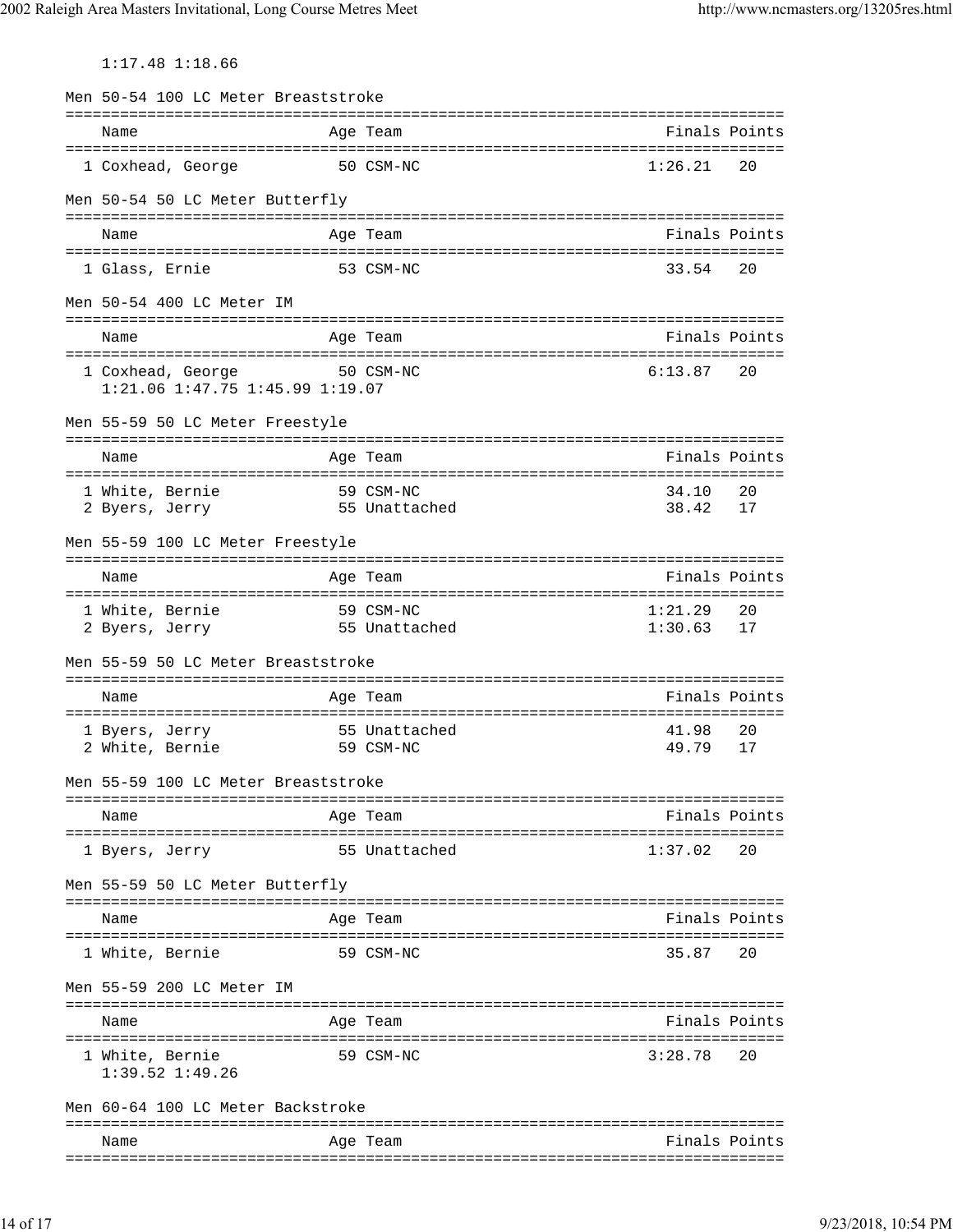| 1 Schneider, Terry                                        |            | 64 NCAM-NC | 2:25.62                                           | 20 |
|-----------------------------------------------------------|------------|------------|---------------------------------------------------|----|
| Men 60-64 200 LC Meter Backstroke                         |            |            |                                                   |    |
| Name                                                      |            | Age Team   | Finals Points                                     |    |
| 1 Schneider, Terry<br>$2:32.14$ $2:33.08$                 |            | 64 NCAM-NC | 5:05.22                                           | 20 |
| Men 60-64 100 LC Meter Breaststroke                       |            |            |                                                   |    |
| Name                                                      |            | Age Team   | Finals Points                                     |    |
| 1 Schneider, Terry                                        | 64 NCAM-NC |            | 2:04.67                                           | 20 |
| Men 60-64 200 LC Meter Breaststroke                       |            |            |                                                   |    |
| Name                                                      |            | Age Team   | Finals Points                                     |    |
| 1 Schneider, Terry<br>$2:09.64$ $2:21.63$                 | 64 NCAM-NC |            | 4:31.27                                           | 20 |
| Men 60-64 200 LC Meter IM                                 |            |            |                                                   |    |
| Name<br>======================================            |            | Age Team   | Finals Points<br>================================ |    |
| 1 Schneider, Terry<br>$2:13.73$ $2:04.43$                 | 64 NCAM-NC |            | 4:18.16                                           | 20 |
| Men 65-69 50 LC Meter Freestyle                           |            |            |                                                   |    |
| Name                                                      |            | Age Team   | Finals Points                                     |    |
| 1 Clark, Jerry                                            |            | 65 CSM-NC  | 31.24                                             | 20 |
| Men 65-69 100 LC Meter Freestyle                          |            |            |                                                   |    |
| Name                                                      |            | Age Team   | Finals Points                                     |    |
| 1 Clark, Jerry                                            |            | 65 CSM-NC  | 1:10.06                                           | 20 |
| Men 65-69 200 LC Meter Freestyle                          |            |            |                                                   |    |
| Name                                                      |            | Age Team   | Finals Points                                     |    |
| 1 Clark, Jerry<br>$1:19.55$ $1:21.54$                     |            | 65 CSM-NC  | 2:41.09                                           | 20 |
| Men 65-69 400 LC Meter Freestyle                          |            |            |                                                   |    |
| Name                                                      |            | Age Team   | Finals Points                                     |    |
| 1 Clark, Jerry<br>$1:23.65$ $1:28.88$ $1:28.18$ $1:27.16$ |            | 65 CSM-NC  | 5:47.87                                           | 20 |
| Men 65-69 50 LC Meter Breaststroke                        |            |            |                                                   |    |
| Name                                                      |            | Age Team   | Finals Points                                     |    |
| 1 Clark, Jerry                                            |            | 65 CSM-NC  | 45.15                                             | 20 |
| Men 70-74 50 LC Meter Freestyle                           |            |            |                                                   |    |
| Name                                                      |            | Age Team   | Finals Points                                     |    |
|                                                           |            |            |                                                   |    |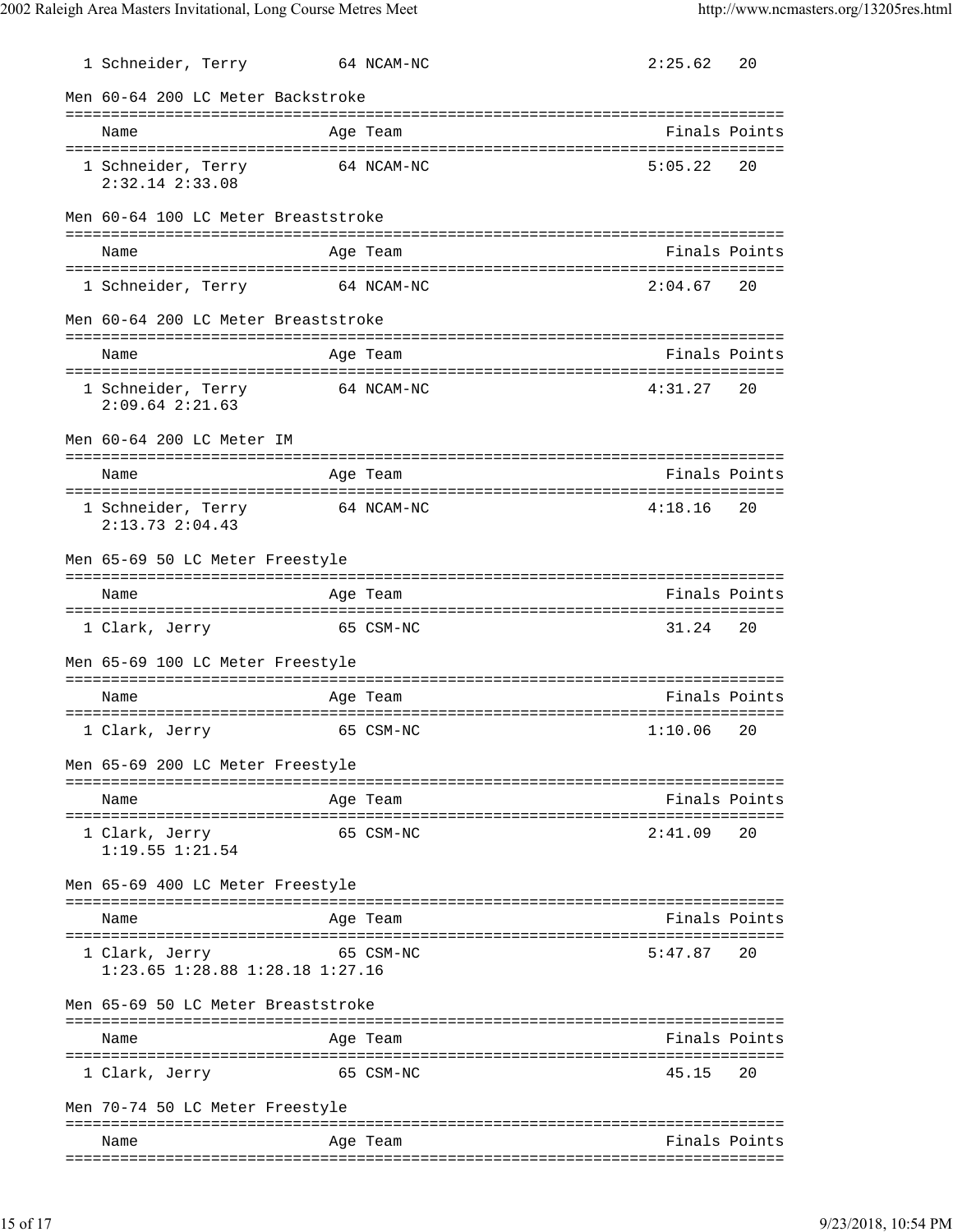| 1 Webber, Dick                                            |            | 73 RAM-NC  | 33.33              | 20            |
|-----------------------------------------------------------|------------|------------|--------------------|---------------|
| Men 70-74 100 LC Meter Freestyle                          |            |            |                    |               |
| Name                                                      |            | Age Team   |                    | Finals Points |
| 1 Marsil, John                                            |            | 71 RAM-NC  | 1:40.13            | 20            |
| Men 70-74 200 LC Meter Freestyle                          |            |            |                    |               |
| Name                                                      |            | Age Team   |                    | Finals Points |
| 1 Marsil, John<br>1:49.18 1:59.08                         |            | 71 RAM-NC  | 3:48.26            | 20            |
| Men 70-74 400 LC Meter Freestyle                          |            |            |                    |               |
| Name                                                      |            | Age Team   |                    | Finals Points |
| 1 Marsil, John<br>$1:46.32$ $2:00.90$ $2:04.34$ $2:02.09$ | 71 RAM-NC  |            | 7:53.65            | 20            |
| Men 70-74 50 LC Meter Backstroke                          |            |            |                    |               |
| Name                                                      |            | Age Team   |                    | Finals Points |
| 1 Mitchell, Clarke                                        | 70 PEAK-NC |            | 38.65              | 20            |
| Men 70-74 100 LC Meter Backstroke                         |            |            |                    |               |
| Name                                                      |            | Age Team   |                    | Finals Points |
| 1 Mitchell, Clarke<br>2 Marsil, John                      | 71 RAM-NC  | 70 PEAK-NC | 1:30.91<br>2:10.78 | 20<br>17      |
| Men 70-74 200 LC Meter Backstroke                         |            |            |                    |               |
| Name                                                      |            | Age Team   |                    | Finals Points |
| 1 Marsil, John<br>2:16.58 2:27.32                         |            | 71 RAM-NC  | 4:43.90            | 20            |
| Men 70-74 50 LC Meter Breaststroke                        |            |            |                    |               |
| Name                                                      |            | Age Team   | --------           | Finals Points |
| 1 Kortheuer, John                                         |            | 71 CSM-NC  | 39.69              | 20            |
| Men 70-74 100 LC Meter Breaststroke                       |            |            |                    |               |
| Name                                                      |            | Age Team   |                    | Finals Points |
| 1 Kortheuer, John                                         |            | 71 CSM-NC  | 1:32.96            | 20            |
| Men 70-74 200 LC Meter Breaststroke                       |            |            |                    |               |
| Name                                                      |            | Age Team   |                    | Finals Points |
| 1 Kortheuer, John<br>$1:49.62$ $1:48.01$                  |            | 71 CSM-NC  | 3:37.63            | 20            |
| Men 70-74 50 LC Meter Butterfly                           |            |            |                    |               |
| Name                                                      |            | Age Team   |                    | Finals Points |
|                                                           |            |            |                    |               |